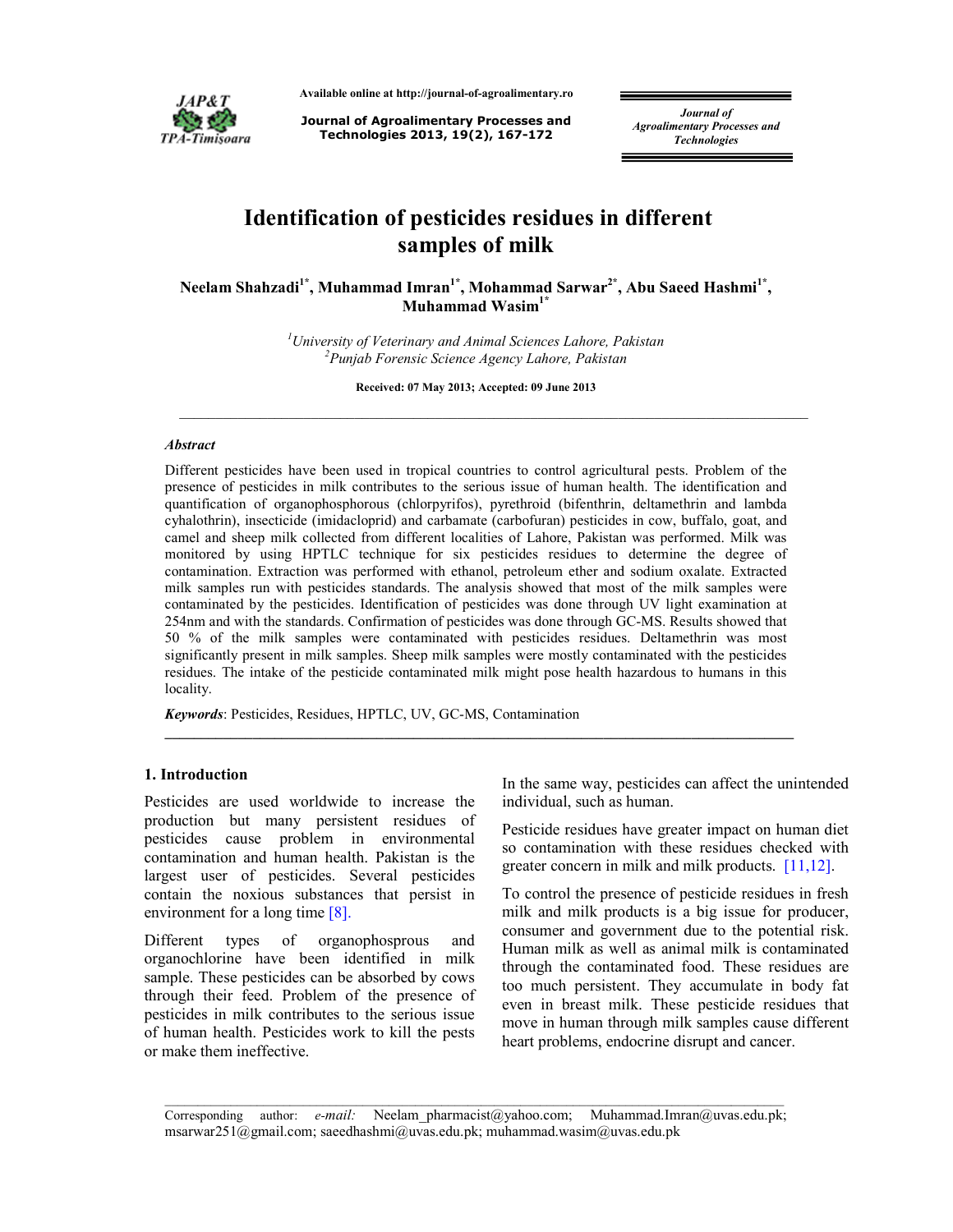Applications of the regular pesticides firstly cause the acute effect then produce the chronic effect and may also cause death [3,7,16].

Pesticides are being used to control the pests in the crops and to increase the quality of the crops. Intensive use of pesticides in agriculture as well as in the community health sector is the major cause of contamination of environment. Accumulation of these dangerous pesticides causes serious health issues in humans. Evidences show the presence of different organochlorine pesticides in crops, human fluids and also in meat. These pesticides also cause little sperm count, increased testicular cancer, different birth defects and different other reproductive defects. A broad range of pesticides are being used in world by farmers because of their wide spectrum activity and greater efficiency. Low cost is also another factor for their use. Because of the harmful effects of organochlorine pesticides these were banned in different time periods in different countries. The main problem of organochlorine pesticides was that they stick within the environment [1,15].

Pakistan is basically an agricultural country. Livestock is playing a vital role in its economy. Almost 30-35 million peoples are engaged with livestock. On the average each family in rural areas has 2-3 cattle's, 5-6 goats and buffalo. People are deriving 30-40% of their income from these animals. Buffalo contributing 68% of milk production, cow 27% and remaining 5% is from sheep's, goats and camel. Buffalo is the major dairy animal of Pakistan and contributing maximum milk production. Pesticides may be classed into two classes' synthetic pesticides and the biological pesticides. Wide spectrum pesticides can kill any species while selected pesticides only kill the selected species for which it has been made. Systemic pesticides are those which are absorbed by the plant. These pesticides come inside the plant circulation. DDT was very famous insecticide and in past its use was very common. 75 % pesticides are being in use by the developed countries. Pesticides save farmer money by killing the unwanted insects or pests in the crops by increasing production yield [2,17].

Pesticides are causing disruptions in the endocrine glands. Hormones play vital role in normal development and pesticides disrupt hormones causing the abnormal development at early stages.

Carbamate and organophosphate pesticides block the nerve impulses by reducing the acetyl cholinesterase activity. Most insecticides act on the nervous system of the insect's .Although there is remarkable difference between the nervous system of insects and the mammals but the toxicity mechanism is same in both Different tests are used to check the maximum residue limits of pesticides.

Individual government and the international government set standards for the maximum residue limits. Environmental and the agricultural conditions affect maximum residue limits as these factors are not same in every country [9,11].

In this monitory study milk samples collected from different animals were analyzed for the presence of pesticides residues. The purpose of this study was to check whether milk was contaminated with pesticides or not and what was the limit of contamination with pesticides residues. This study will be helpful for general public and farmers that they should use pesticides with caution.

### **2. Materials and Methods**

A study was done to check six pesticides residues (Table 1) in different milk samples collected from different farms and local areas of Lahore (Table 2). Total of 140 milk samples were analyzed for the presence of pesticides. The residues analysis was done by using High Performance Thin Layer Chromatography (HPTLC) and Gas chromatography-Mass spectrometer (GC-MS) [6].

Information on which six pesticides were selected for analysis is given in table 1.

*Selected Animals:* Five milk samples were taken from each group buffalo, cow, and goat from each farm. Three milk samples of camel and five milk samples of sheep were taken from each area making total of 115 milk samples.

*Sample Collection:* A total of 115 milk samples were collected in sterilized 500 ml falcon tubes and immediately transferred to refrigerator to avoid any other environmental contaminations.

*Pesticides Standards Collection:* Pesticides standards Bifenthrin, Chlorpyrifos, Carbofuran, Deltamethrin were obtained from Ali Akbar Group of Industries and Imidacloprid and Lambda cyhalothrin standards were obtained from Nuclear Institute for Agriculture and Biology (NIAB).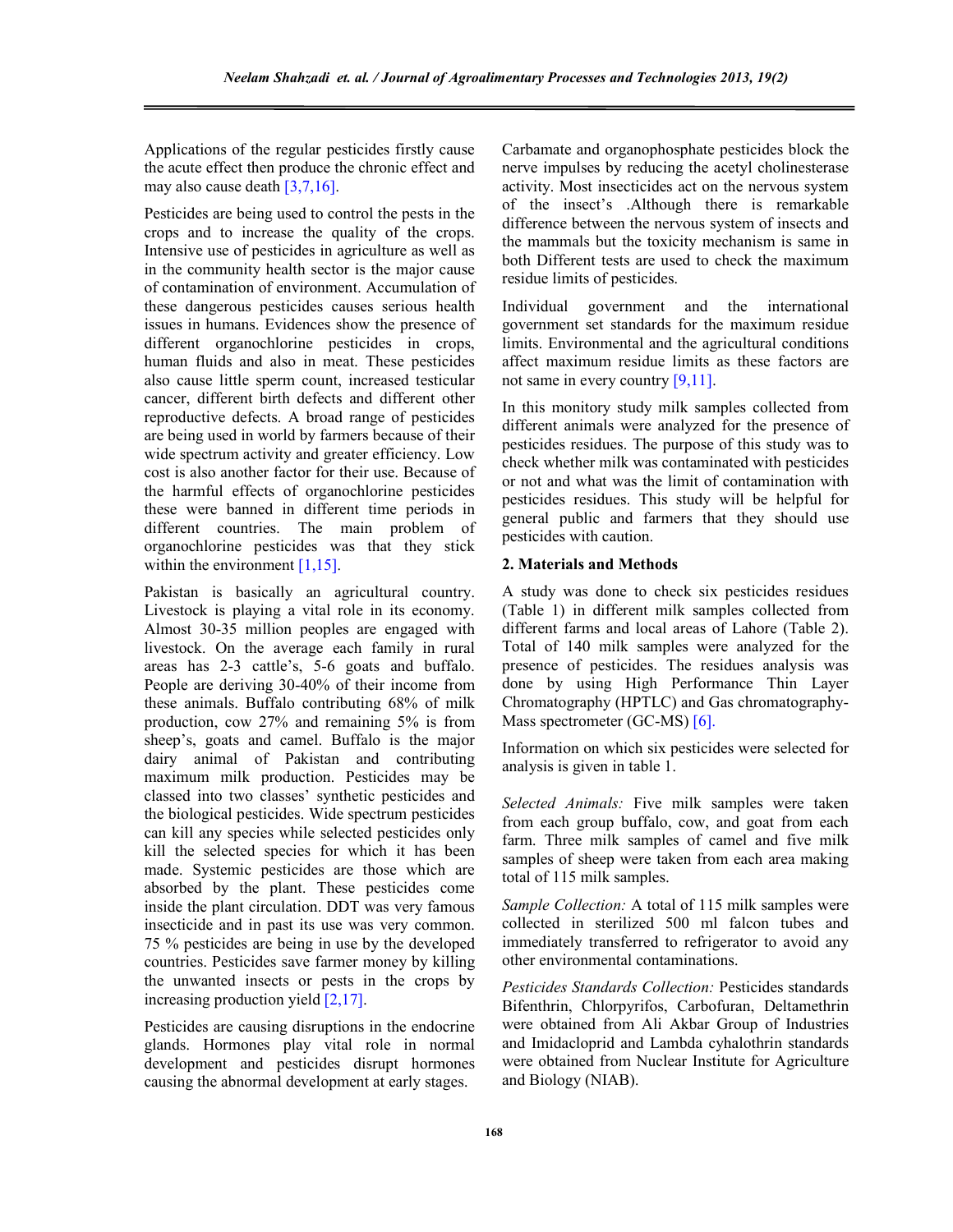*Sample Extraction***:** 50 ml sample was taken in 250 ml beaker. Then 50 ml of ethanol and 1 gram sodium oxalate and 50 ml of petroleum ether was added in the sample. Shaking was done for two minutes. Centrifugation of the above mixture was done at 15000 rpm for five minutes.

The aqueous layer was separated and was extracted twice with petroleum ether and blown into separator. Water was drained and discarded.

*HPTLC Analysis of Pesticide Residues:* 0.25mm thick TLC plates were activated at 105 °C for half an hour. Different concentrations of the standards were spotted on TLC plates. A mixture of 45%methanol and 5% ammonia solution was used as mobile phase. Concentration and diameter of the spot were calculated after development of the thin layer chromatography plates. Standards run as reference. Rf values of the standards were calculated. Similarly the extracted milk samples of buffalo, cow, goat, sheep and camel were spotted on preheated TLC plates. Plates were developed in a mixture of 45 % methanol and 5 % ammonia solution which was used as mobile phase. Developed TLC plates were dried and visualized under UV at 254nm.

*Detection and Identification of Zones:* All the pesticides were not detected through same detection procedure. Some pesticides flourish when observed under UV light source at 254nm. Identification is based on comparison of  $R_f$  values for the sample and standard zones and colors obtained with selective-detection reagents. Bifenthrin, Chlorpyrifos, Imidacloprid and Lambda cyhalothrn were developed by spraying otoludine and potassium iodide. Brown coloured spots appeared. Carbofuran was developed by spraying horse blood serum and acetylthiocholine iodide substrate. Blue color appeared. Deltamethrin was developed by spraying 0.5 % resorcinol in 100 ml of 10 % aqueous NaOH+heat 15 minutes in oven at  $100^{\circ}$ C. Pink color spot appeared.

*Quantitation of pesticides:* Quantitation of pesticides was done by measuring the spot diameters on TLC plate. First of all standard diameters and concentration was calculated. Sample diameters were compared with standard spot diameters and concentration was determined.

From this concentration it was determined that how much concentration of pesticide was present in 100 ml of milk and one litre of milk

*Results:* Milk samples of cow, buffalo, goat, sheep and camel collected from different areas and farms of Lahore were analyzed for six different pesticides (bifenthrin, carbofuran, chlorpyrifos, deltamethrin, and imidacloprid and lambda cyhalothrin). The residue analysis revealed that about 50 % of mil samples were contaminated with the pesticides.From all the pesticides under study the occurrence of the deltamethrin residues was highest followed by carbofuran. 50 percent of the milk samples were contaminated with pesticides residue. Among cow milk samples bifenthrin was detected in 17 cow milk samples, chlorpyrifos was in 12, carbofuran deltamethrin, and imidacloprid was detected in 16 each and lambda cyhalothrin was detected in 13 milk samples. Among buffalo milk samples bifenthrin was detected in 15 milk samples, chlorpyrifos was in 17, carbofuran was in 14, deltamethrin was in 16, imidacloprid was in 14 and lambda cyhalothrin was in 13 milk samples. Among goat milk samples bifenthrin was detected in 13 milk samples, chlorpyrifos was in 15, carbofuran was in 16, deltamethrin was in 14 and lambda cyhalothrin was detected in 15 goat milk samples. Among sheep milk samples bifenthrin was detected in 13 milk samples, chlorpyrifos was in 12, carbofuran was in 11, deltamethrin was in 16, imidacloprid was in 14 and lambda cyhalothrin was detected in 13 milk samples. Among camel milk samples bifenthrin was detected in 9 milk samples, chlorpyrifos was in 9, carbofuran was in 8, deltamethrin was in 9, imidacloprid was in 6 and lambda cyhalothrin was detected in 7 milk samples. Average pesticide concentration for each pesticide in each animal also been calculated. Concentration of pesticides from each farm in the milk of animals calculated and then average value for each farm determined for each animal milk sample. Similarly for sheep's and camel milk samples area wise average values were calculated. All these average values were shown in tabulated form in table 3.

When pesticides analysis had done every pesticide showed its maximum value in different samples of milk. Following are the highest levels of pesticides residues found in milk samples shown in table 4.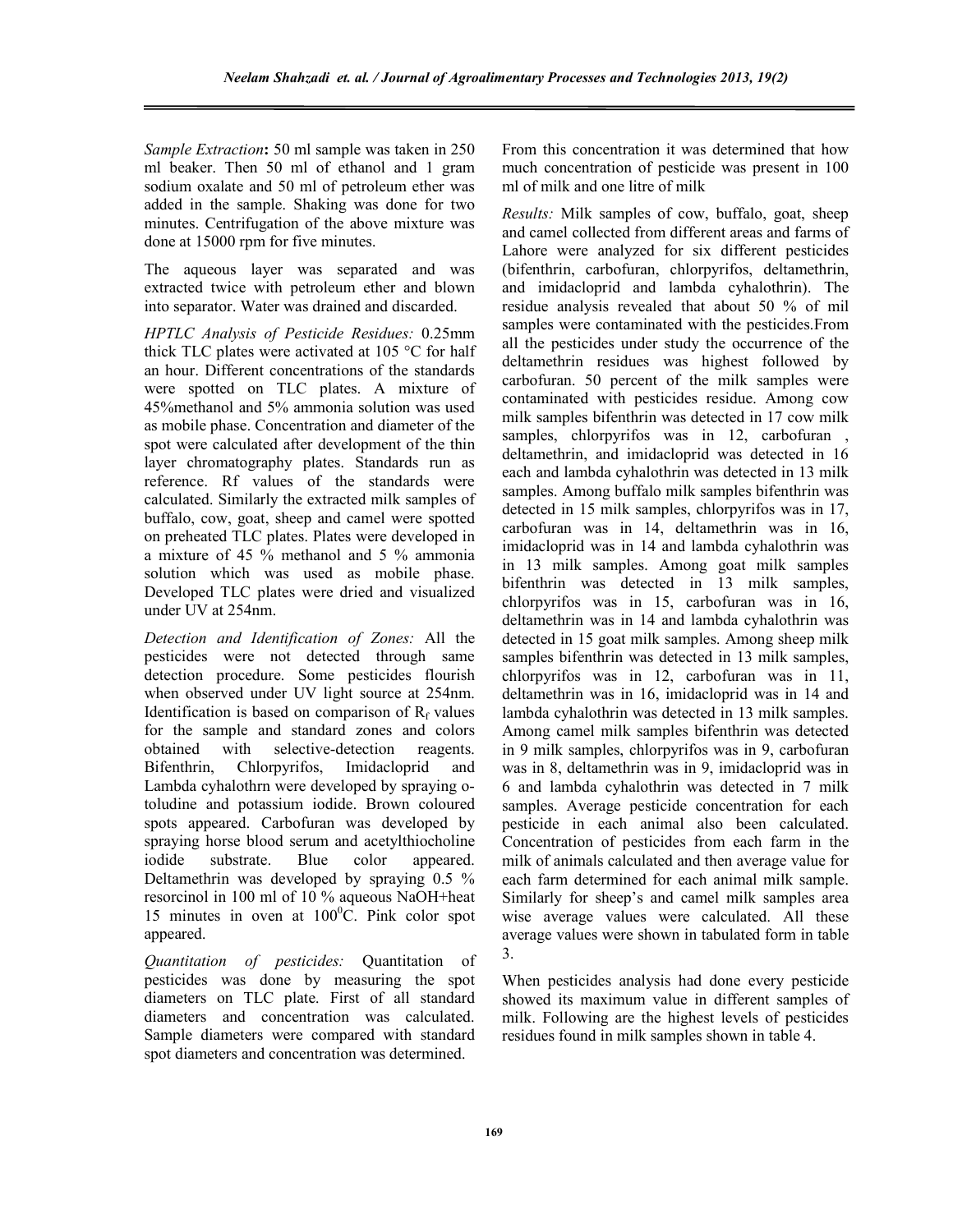| <b>Pesticide Name</b> | <b>Molecular Formula</b> | <b>Classification</b>       |  |  |
|-----------------------|--------------------------|-----------------------------|--|--|
|                       |                          |                             |  |  |
| <b>Bifenthrin</b>     | $C_{23}H_{22}CH_3O_2$    | <b>Synthetic Pyrethroid</b> |  |  |
| Carbofuran            | $C_{12}H_{15}NO_3$       | Carbamate                   |  |  |
| <b>Chlorpyrifos</b>   | $C_7H_{16}CIN_3O_2S_2.$  | Organophosphate             |  |  |
| <b>Deltamethrin</b>   | $C_{22}H_{19}Br_2NO_3$   | Synthetic Pyrethroid        |  |  |
| <b>Imidacloprid</b>   | $C_9H_{10}CIN_5O_2$      | Insecticide                 |  |  |
| Lambda-cyhalothrin    | $C_{23}H_{19}CIF_3NO_3$  | Pyrethroid                  |  |  |

## *Table 1:* Pesticides with molecular formulas and basic classification

# *Table 2:* Selected animals and sampling areas

| <b>Animals Selected</b> | <b>Sampling Areas</b>        |  |  |
|-------------------------|------------------------------|--|--|
|                         |                              |  |  |
| <b>Buffalo</b>          | UVAS Pattoki Campus (Farm 1) |  |  |
| Cow                     | Mach Dairy Farm (Fram 2)     |  |  |
| Goat                    | Taza Dairy Farm (Farm 3)     |  |  |
|                         | Al-Mashraq Dairies (Farm 4)  |  |  |
|                         | Barki Dairy Farm (Farm 5)    |  |  |
|                         |                              |  |  |
| <b>Sheep</b>            | <b>Shahdra</b>               |  |  |
|                         |                              |  |  |
| Camel                   | Garhi Shahoo                 |  |  |
|                         | Begum Kot                    |  |  |
|                         | China Sacheme Gujjar Pura    |  |  |
|                         | Saggian                      |  |  |

# *Table 3:* Quantitative results for collected milk samples

| <b>Areas</b>                   | <b>Animals</b> | Pesticides concentration in mg/L |                     |            |                     |              |                       |
|--------------------------------|----------------|----------------------------------|---------------------|------------|---------------------|--------------|-----------------------|
|                                |                | <b>Bifenthr</b><br>in            | <b>Chlorpyrifos</b> | Carbofuran | <b>Deltamethrin</b> | Imidacloprid | Lambda<br>cyhalothrin |
| Farm 1                         | Cow            | 0.15                             | 0.11                | 0.18       | 0.057               | 0.100        | 0.019                 |
|                                | <b>Buffalo</b> | 0.13                             | 0.13                | 0.12       | 0.061               | 0.12         | 0.120                 |
|                                | Goat           | 0.12                             | 0.04                | 0.02       | 0.070               | 0.140        | 0.034                 |
| Farm 2                         | Cow            | 0.13                             | 0.002               | 0.10       | 0.80                | 0.10         | 0.80                  |
|                                | <b>Buffalo</b> | 0.17                             | 0.19                | 0.120      | 0.75                | 0.99         | 0.10                  |
|                                | Goat           | 0.11                             | 0.09                | 0.09       | 0.60                | 0.80         | 0.067                 |
| Farm 3                         | Cow            | 0.19                             | 0.109               | 0.840      | 0.744               | 0.310        | 0.10                  |
|                                | <b>Buffalo</b> | 0.17                             | 0.740               | 0.601      | 0.681               | 0.44         | 0.71                  |
|                                | Goat           | 0.091                            | 0.761               | 0.081      | 0.091               | 0.041        | 0.044                 |
| Farm 4                         | Cow            | 0.61                             | 0.23                | 0.33       | 0.53                | 0.41         | 0.62                  |
|                                | <b>Buffalo</b> | 0.52                             | 0.04                | 0.09       | 0.10                | 0.21         | 0.68                  |
|                                | Goat           | 0.52                             | 0.04                | 0.09       | 0.10                | 0.21         | 0.68                  |
| Farm 5                         | Cow            | 0.733                            | 0.412               | 0.10       | 0.18                | 0.170        | 0.120                 |
|                                | <b>Buffalo</b> | 0.02                             | 0.80                | 0.20       | 0.69                | 0.111        | 0.510                 |
|                                | Goat           | 0.19                             | 0.081               | 0.740      | 0.601               | 0.233        | 0.423                 |
| Shahdra                        | <b>Sheep</b>   | 0.10                             | 0.071               | 0.65       | 0.72                | 0.45         | 0.76                  |
|                                | Camel          | 0.72                             | 0.42                | 0.55       | 0.72                | 0.16         | 0.19                  |
| Garhi Shahoo                   | <b>Sheep</b>   | 0.20                             | 0.69                | 0.111      | 0.510               | 0.30         | 0.40                  |
|                                | Camel          | 0.43                             | 0.10                | 0.010      | 0.16                | 0.14         | 0.62                  |
| Begum kot                      | <b>Sheep</b>   | 0.41                             | 0.37                | 0.55       | 0.80                | 0.71         | 0.744                 |
|                                | Camel          | 0.11                             | 0.21                | 0.09       | 0.51                | 0.044        | 0.10                  |
| China<br>scheme<br>gujjar pura | <b>Sheep</b>   | 0.744                            | 0.569               | 0.623      | 0.401               | 0.021        | 0.10                  |
|                                | Camel          | 0.35                             | 0.21                | 0.49       | 0.38                | 0.68         | 0.721                 |
| Saggian                        | <b>Sheep</b>   | 0.571                            | 0.482               | 0.491      | 0.339               | 0.191        | 0.371                 |
|                                | Camel          | 0.69                             | 0.75                | 0.389      | 0.20                | 0.10         | 0.320                 |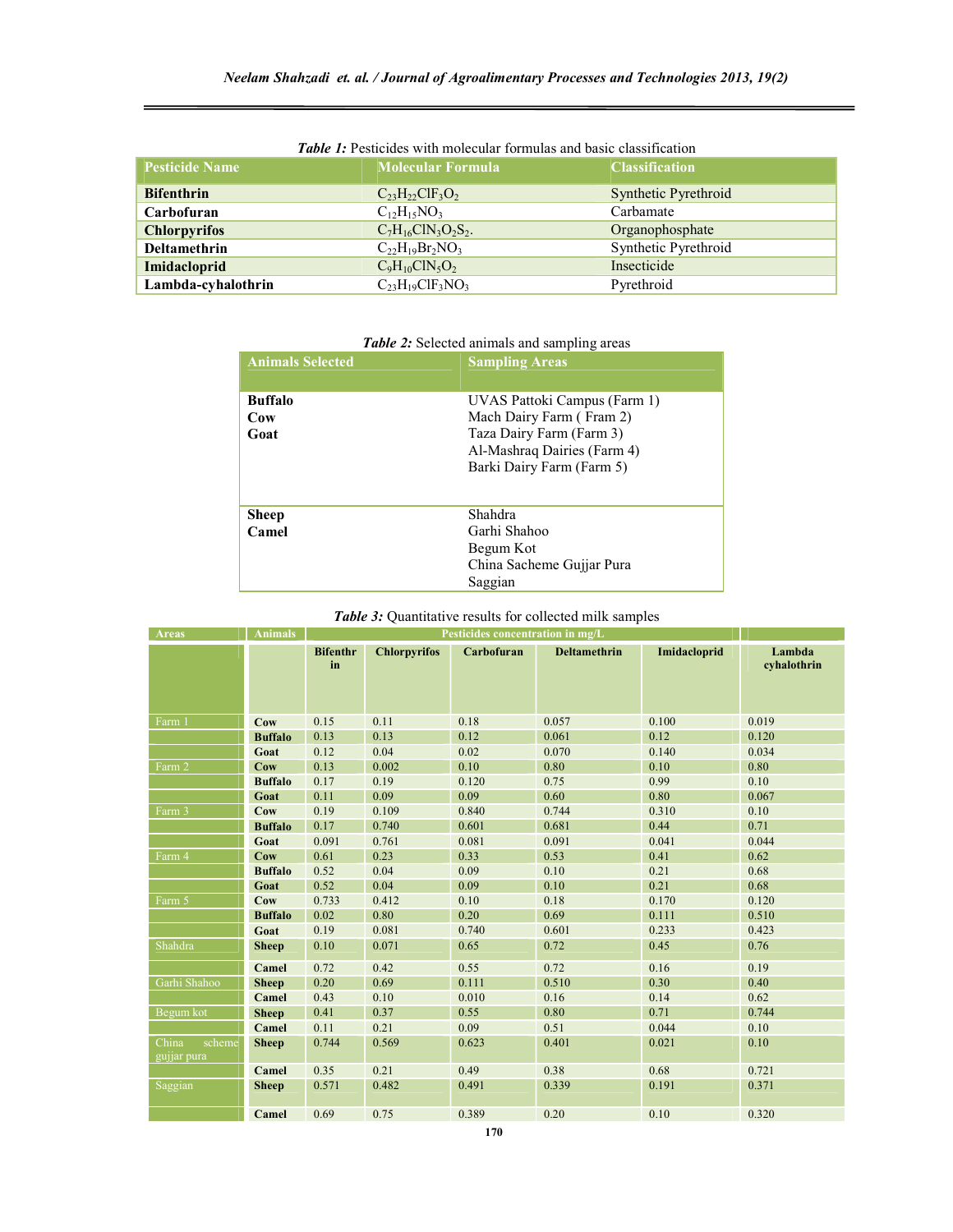| <b>Tuble 4.</b> INTRATHIGHT DUSTICIOUS TUBIQUE TUVUI III IIIIIK SAHIPIUS |                   |                     |            |              |              |                       |  |
|--------------------------------------------------------------------------|-------------------|---------------------|------------|--------------|--------------|-----------------------|--|
| <b>Animals</b>                                                           | <b>Pesticides</b> |                     |            |              |              |                       |  |
|                                                                          | <b>Bifenthrin</b> | <b>Chlorpyrifos</b> | carbofuran | deltamethrin | imidacloprid | Lambda<br>cyhalothrin |  |
| <b>Buffalo</b>                                                           | 0.52              | 0.80                | 0.60       | 0.75         | 0.99         | 0.71                  |  |
| $_{\rm{Cow}}$                                                            | 0.733             | 0.41                | 0.84       | 0.80         | 0.41         | 0.80                  |  |
| Goat                                                                     | 0.71              | 0.76                | 0.74       | 0.71         | 0.80         | 0.69                  |  |
| <b>Sheep</b>                                                             | 0.74              | 0.69                | 0.65       | 0.80         | 0.71         | 0.76                  |  |
| Camel                                                                    | 0.72              | 0.75                | 0.55       | 0.72         | 0.68         | 0.72                  |  |

*Table 4:* Maximum pesticides residue level in milk samples

*Statistical Analysis:* The quantitative data on pesticide concentration in milk samples was subjected to two-way analysis of variance (ANOVA) and F value for pesticide concentration was calculated. Statistical analysis showed that deltamethrin was most significantly present in milk samples among pesticides. Whereas sheep milk samples were found to be mostly contaminated with pesticides.

*Discussion:* The major source of contamination of dairy products by different hazardous pesticides is the presence of their residues in animal feed stuffs. Other factors that may also contribute to this sort of contamination include the application of pesticides on farm animals, environmental contamination and accidental spills [4]. Milk contamination with the pesticides residues can be controlled by preventing the contamination of feedstuffs. In this monitory study residues of different pesticides were determined by HPTLC analysis which showed high levels of deltamethrin, carbofuran, chlorpyrifos, imidacloprid, bifenthrin and lambda cyhalothrin residues in milk samples exceeding MRL's. The percentage of the milk samples contaminated with pyrethroid pesticide residues in present study was more than as compared to reported by Muccio et al. (1999) [10] who analyzed commercial homogenized milk for the presence of pyrethroid pesticide residues. The average level found was 0.04-0.41 mg/kg. But this study showed that the level of pyrethroid pesticide residue was 0.02-0.80 mg/kg.

Organophosphate pesticides residues were present in collected milk samples in the present study. Organophosphate and organophosphate pesticides residues were also detected in the milk samples collected by Indraningsih et al.  $(2004)$  [5]. In the present study no organochlorine pesticide residue was detected as it has been banned because of its lethal effects on humans.

A similar study was done on dairy sheep's and goat milk and feed samples for the detection of pesticides residues in Greece by Tsiplakou et al. (2010) [14]. Endosulfan was the main pesticide residue which was detected in the feed samples with the average of 0.10 mg/kg and this level was lower than the MRL level. In sheep and goat milk samples no pesticides were detected and this milk was considered to be safe for human use. In the present study sheeps milk samples were mostly contaminated with the pesticides residues. 50 % of goat milk samples were also contaminated with pesticides residues. In sheep milk samples the highest level of deltamethrin found was 0.80 mg/kg and in the goat milk samples imidacloprid was at 0.80 mg/kg.

13 milk samples were analyzed by HPTLC by Prof. Jackson Ombui (2013) [13] for the presence of organophosphate and pyrethroid pesticides residues. 73 % of Deltamethrin was present in milk samples. It means mostly milk samples were contaminated with deltamethrin pesticide residue. Similarly in the present study statistical analysis showed that deltamethrin was present most significantly in the milk samples as compared to other pesticide residues.

*Conclusion:* In this study 140 milk samples were collected from buffalo, cow, goat, sheep and camel. These milk samples were analyzed through HPTLC for the presence of six pesticides residues (bifenthrin, chlorpyrifos, carbofuran, deltamethrin, imidacloprid and lambda cyhalothrin). The study findings revealed that 50 % of the collected milk samples were contaminated with the pesticides residues. The method used HPTLC can be used for the identification and separation of pesticides residues in milk samples. The findings of the study might help in extending awareness in dairy farmers and local people about pesticides and their hazardous effects on humans.